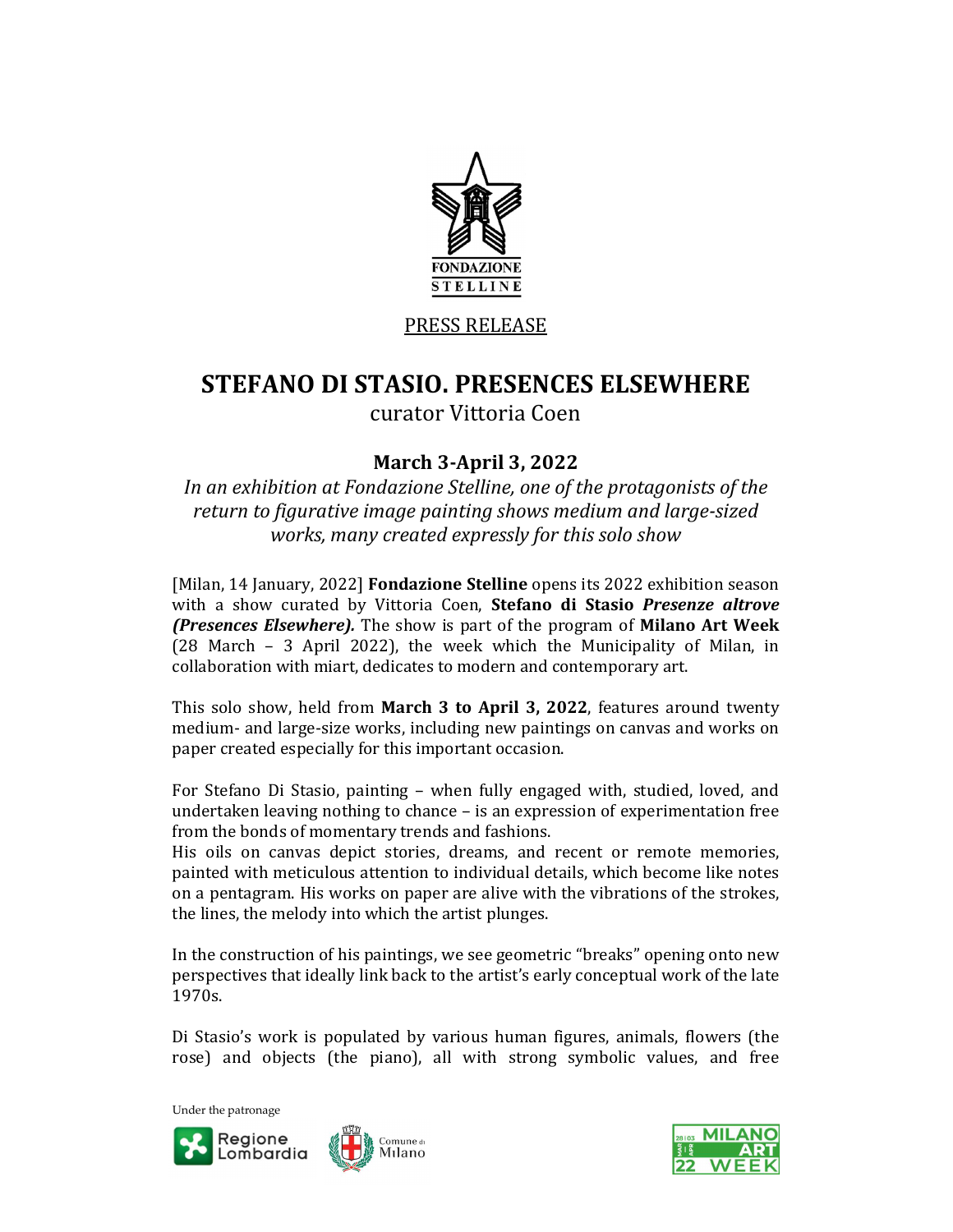interpretation on the part of the viewer is a very important component of his poetics.

The exhibition is staged with the support of the Region of Lombardia and the Municipality of Milan, in collaboration with Galleria Alessandro Bagnai. A printed catalogue with an introductory text by Vittoria Coen will accompany the exposition.

Several special events are planned during the exhibition, including the guided visits At the exhibition with the curator (Saturday 5 March, 19 March and 2 April, at 5:00 pm) and an **Encounter with the artist** (Friday 1 April, 6:00 pm); updated information is always available on the website www.stelline.it

Stefano Di Stasio (Naples, 1948) lives and works in Rome – where he moved with his family in 1950 – and Spoleto. A fundamental experience in his artistic training was an encounter – arranged by his mother who had met the artist at the theater - at the age of 12 with Giorgio De Chirico, to whom he showed a folder of his drawings. After studying with Toti Scialoja, in the early years of his career his experimentation centered on abstract painting and then non-pictorial installation. In 1978 he caught the attention of Plinio De Martiis, who invited his to show his work at La Tartaruga gallery in groups and solo exhibitions focusing on the new return to painting. In addition to participating in "Aperto '82" at the 1982 Venice Biennial, he had solo rooms at the later Venice Biennials of 1984 and 1995.

The galleries that have handled his work over the years include, among others: La Tartaruga, Pio Monti, La Nuova Pesa, Gian Enzo Sperone, L'Attico, Il Polittico, A.A.M., Maniero, Studio Vigato, Alessandro Bagnai, Arts Events, Ambrosino and Andrea Arte. Among the museums that have shown his work: Museo del Risorgimento in Rome (1997- 1999), Palaexpò in Rome (1992-1999-2013), Scuderie del Quirinale in Rome (2000), County Museum, Los Angeles, USA (1987), Museum of Modern Art, Ostend, Belgium (2001), GNAM, Rome (2004-2018), MART in Rovereto (2005), MACRO in Rome (2013), Museo Ettore Fico in Torino (2021).

### STEFANO DI STASIO. PRESENCES ELSEWHERE

curator Vittoria Coen

#### From March 3 to April 3, 2022

Hours: Tues-Sun, 10 am – 8 pm (closed Monday) Free entrance, with obligatory Super Green Pass and FFP2 mask Special events:

At the exhibition with the curator: Saturday March, March 19 and April 2, 5:00 pm

Encounter with the artist: Friday April 1, 6:00 pm

Fondazione Stelline, c.so Magenta 61, Milano Info: mostre@stelline.it | www.stelline.it

Under the patronage